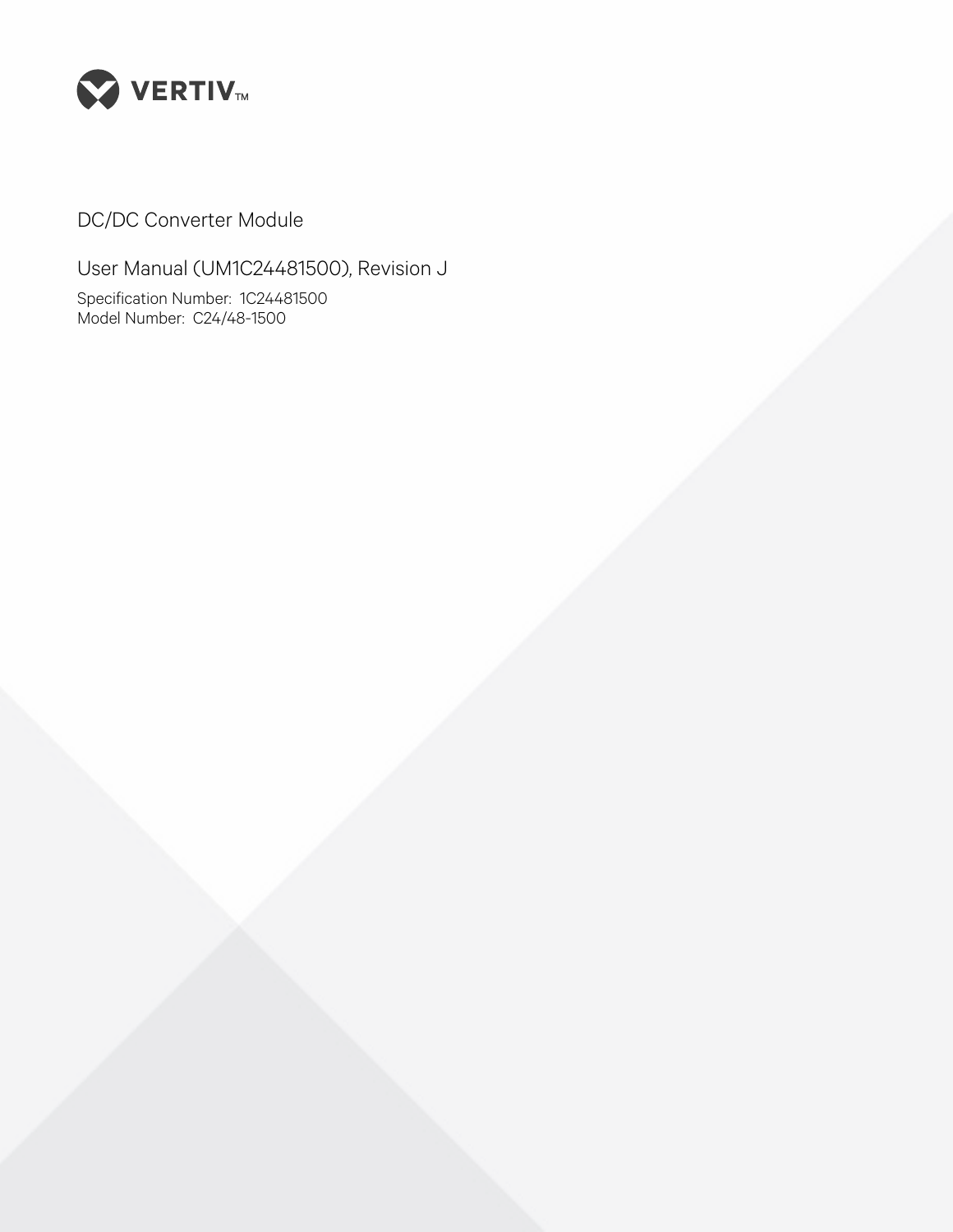

The information contained in this document is subject to change without notice and may not be suitable for all applications. While every precaution has been taken to ensure accuracy and completeness herein, Vertiv Group Corp. assumes no responsibility, and disclaims all liability, for damages resulting from use of this information or for any errors or omissions. Refer to other local practices or building codes as applicable for the correct methods, tools, and materials to be used in performing procedures not specifically described in this document.

This document may contain confidential and/or proprietary information of Vertiv Group Corp., and its receipt or possession does not convey any right to reproduce, disclose its contents, or to manufacture or sell anything that it may describe. Reproduction, disclosure, or use without specific authorization from Vertiv Group Corp. is strictly prohibited.

Vertiv and the Vertiv logo are trademarks or registered trademarks of Vertiv Group Corp. All other names and logos referred to are trade names, trademarks or registered trademarks of their respective owners.

© 2019 Vertiv Group Corp. All rights reserved.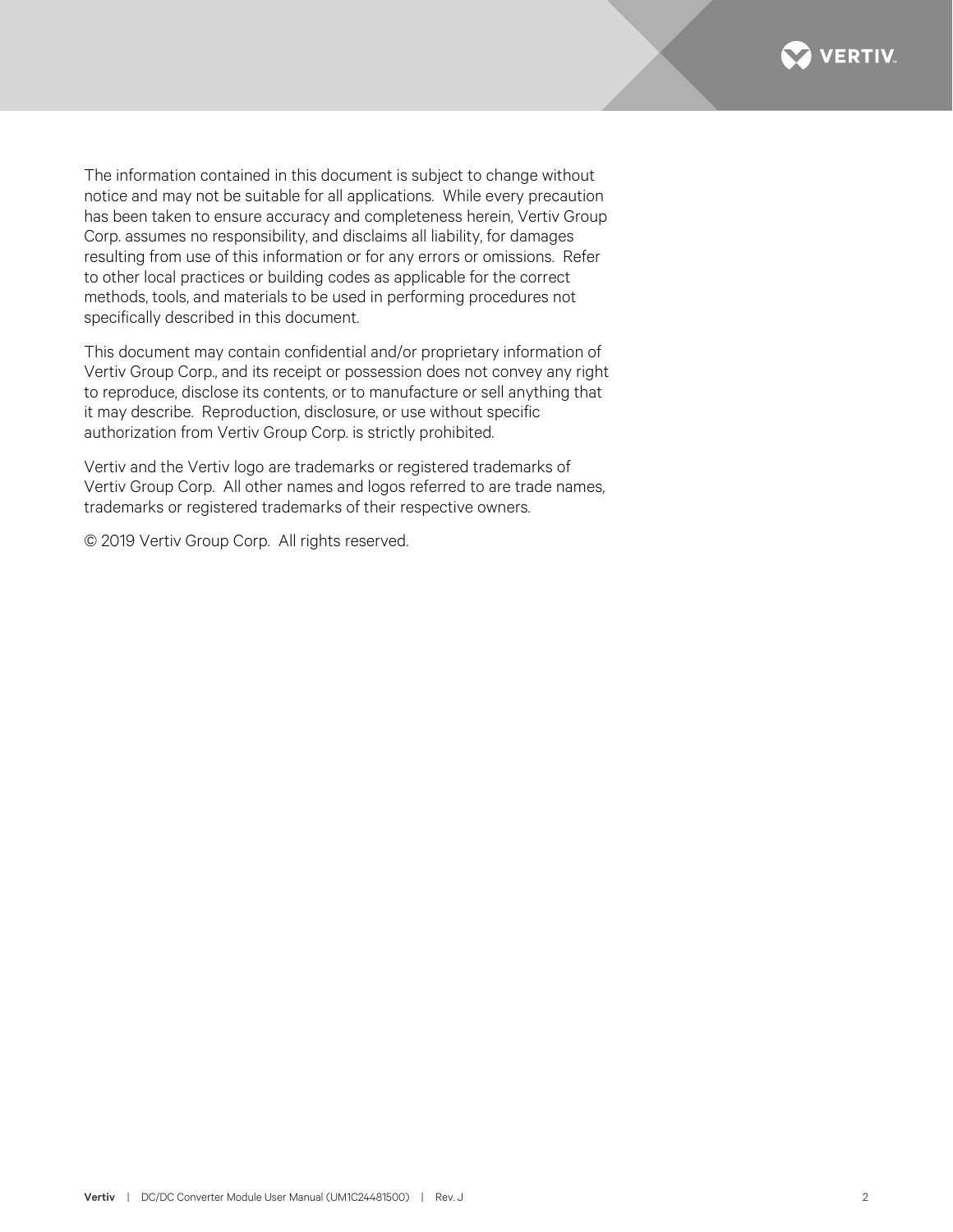

# **TABLE OF CONTENTS**

| Handling Equipment Containing Static Sensitive Components5 |  |
|------------------------------------------------------------|--|
|                                                            |  |
|                                                            |  |
|                                                            |  |
|                                                            |  |
|                                                            |  |
|                                                            |  |
|                                                            |  |
|                                                            |  |
|                                                            |  |
|                                                            |  |
|                                                            |  |
|                                                            |  |
|                                                            |  |
|                                                            |  |
|                                                            |  |
|                                                            |  |
|                                                            |  |
|                                                            |  |
|                                                            |  |
|                                                            |  |
|                                                            |  |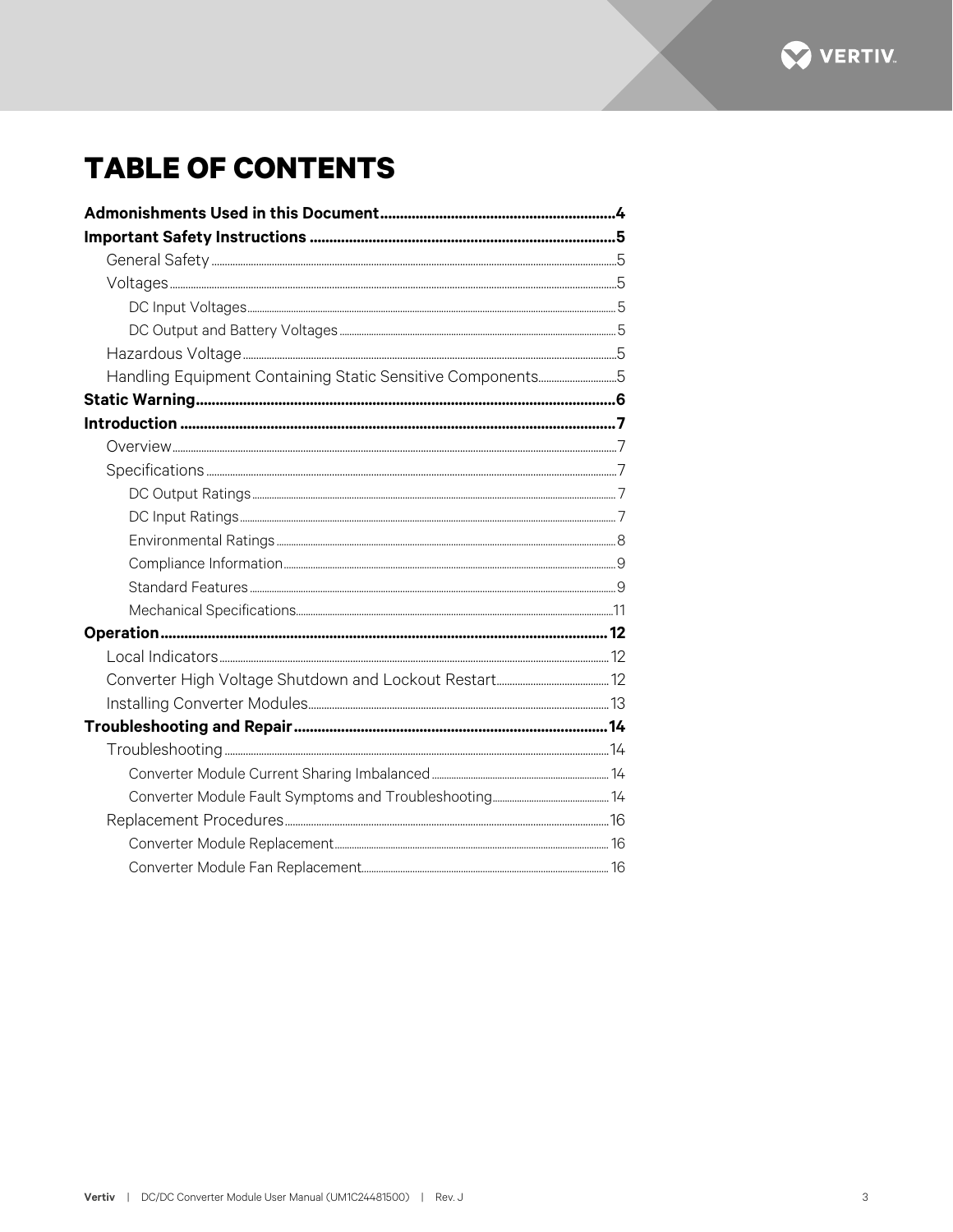

# <span id="page-3-0"></span>**ADMONISHMENTS USED IN THIS DOCUMENT**



**DANGER!** Warns of a hazard the reader **will** be exposed to that will **likely** result in death or serious injury if not avoided. (ANSI, OSHA)



**WARNING!** Warns of a potential hazard the reader **may** be exposed to that **could** result in death or serious injury if not avoided. This admonition is not used for situations that pose a risk only to equipment, software, data, or service. (ANSI)



**CAUTION!** Warns of a potential hazard the reader **may** be exposed to that **could** result in minor or moderate injury if not avoided. (ANSI, OSHA) This admonition is not used for situations that pose a risk only to equipment, data, or service, even if such use appears to be permitted in some of the applicable standards. (OSHA)



**ALERT!** Alerts the reader to an action that **must be avoided** in order to protect equipment, software, data, or service. (ISO)



**ALERT!** Alerts the reader to an action that **must be performed** in order to prevent equipment damage, software corruption, data loss, or service interruption. (ISO)



**FIRE SAFETY!** Informs the reader of fire safety information, reminders, precautions, or policies, or of the locations of fire-fighting and fire-safety equipment. (ISO)



**SAFETY!** Informs the reader of general safety information, reminders, precautions, or policies not related to a particular source of hazard or to fire safety. (ISO, ANSI, OSHA)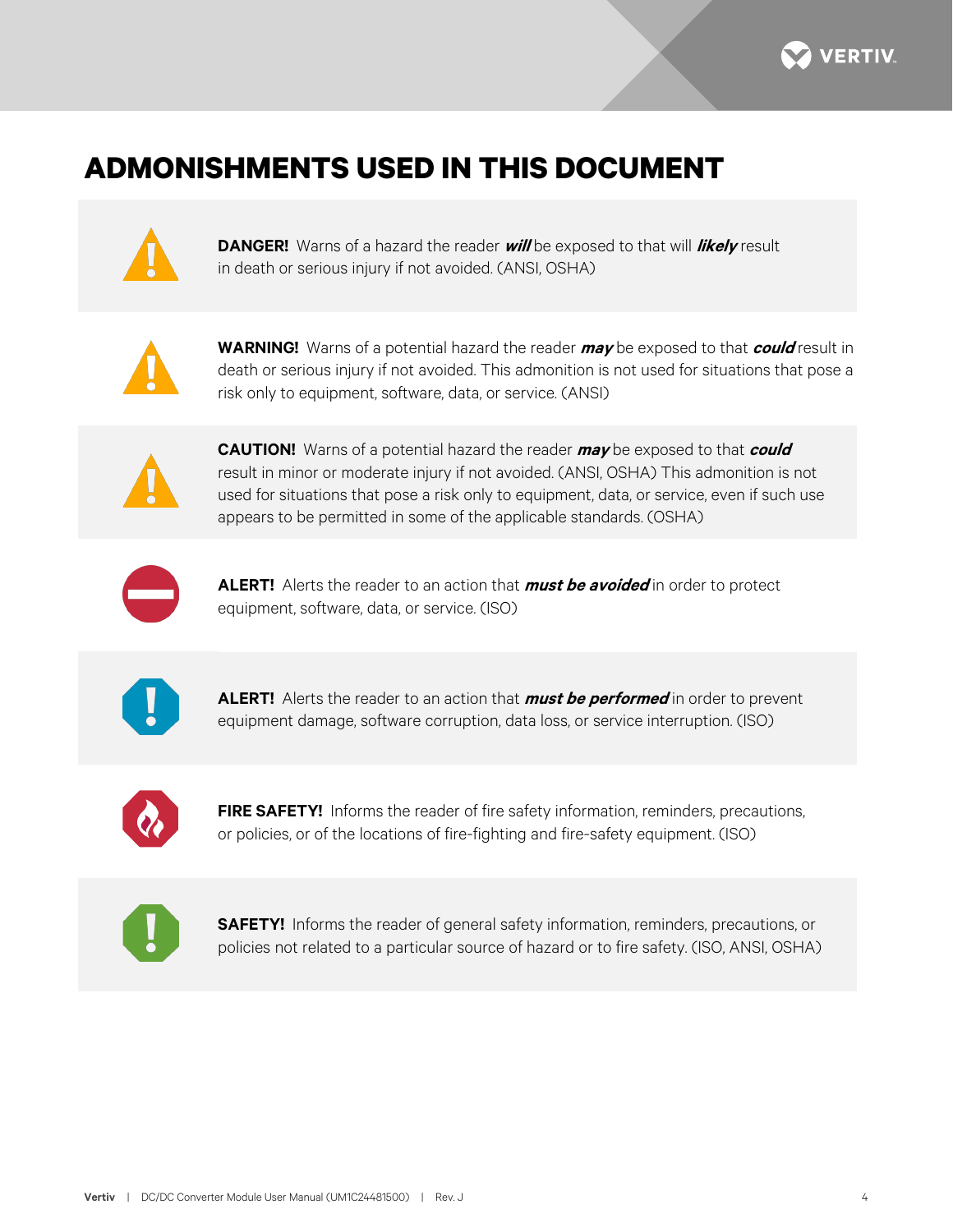

# <span id="page-4-0"></span>**IMPORTANT SAFETY INSTRUCTIONS**

## <span id="page-4-1"></span>**General Safety**



**DANGER!** YOU MUST FOLLOW APPROVED SAFETY PROCEDURES.

Performing the following procedures may expose you to hazards. These procedures should be performed by qualified technicians familiar with the hazards associated with this type of equipment. These hazards may include shock, energy, and/or burns. To avoid these hazards:

- a) The tasks should be performed in the order indicated.
- b) Remove watches, rings, and other metal objects.
- c) Prior to contacting any uninsulated surface or termination, use a voltmeter to verify that no voltage or the expected voltage is present. Check for voltage with both AC and DC voltmeters prior to making contact.
- d) Wear eye protection.
- e) Use certified and well maintained insulated tools. Use double insulated tools appropriately rated for the work to be performed.

## <span id="page-4-2"></span>**Voltages**

### <span id="page-4-3"></span>**DC Input Voltages**

**DANGER!** This system operates from DC input voltage. Although the DC voltage is not hazardously high, the input power can deliver large amounts of current.

### <span id="page-4-4"></span>**DC Output and Battery Voltages**



**DANGER!** This system produces DC power and may have a battery source connected to it. Although the DC voltage is not hazardously high, the converters and/or battery can deliver large amounts of current. Exercise extreme caution not to inadvertently contact or have any tool inadvertently contact an output terminal or battery terminal or exposed wire connected to an output terminal or battery terminal. NEVER allow a metal object, such as a tool, to contact more than one termination or battery terminal at a time, or to simultaneously contact a termination or battery terminal and a grounded object. Even a momentary short circuit can cause sparking, explosion, and injury.

## <span id="page-4-5"></span>**Hazardous Voltage**



**DANGER!** HAZARD OF ELECTRICAL SHOCK. More than one disconnect may be required to de-energize the system before servicing.

## <span id="page-4-6"></span>**Handling Equipment Containing Static Sensitive Components**



**ALERT!** Installation or removal of equipment containing static sensitive components requires careful handling. Before handling any equipment containing static sensitive components, read and follow the instructions contained on the Static Warning Page.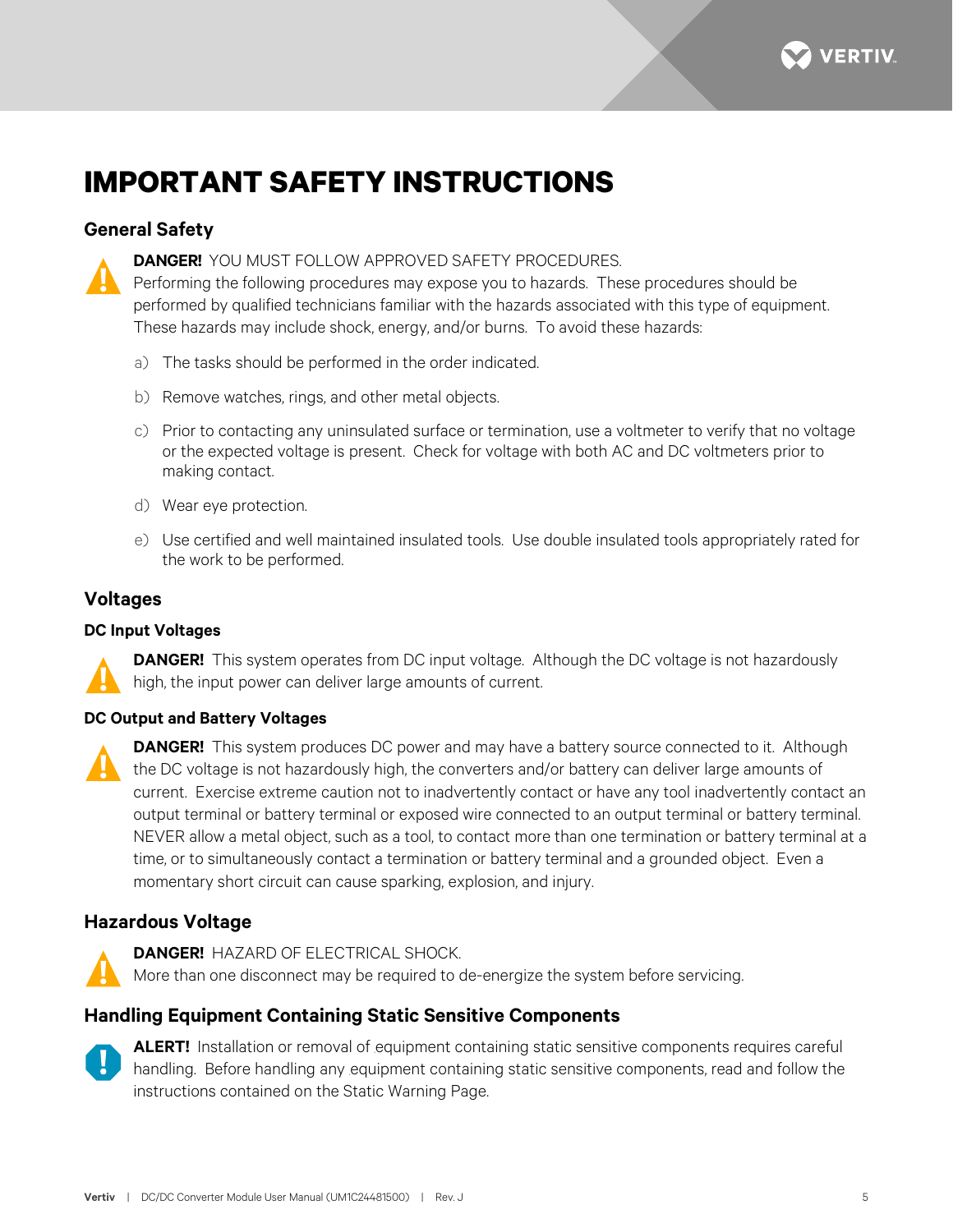

# <span id="page-5-0"></span>**STATIC WARNING**

This equipment contains static sensitive components. The warnings listed below must be observed to prevent damage to these components. Disregarding any of these warnings may result in personal injury or damage to the equipment.

- 1. Strictly adhere to the procedures provided in this document.
- 2. Before touching any equipment containing static sensitive components, discharge all static electricity from yourself by wearing a wrist strap grounded through a one megohm resistor. Some wrist straps have a built-in one megohm resistor; no external resistor is necessary. Read and follow wrist strap manufacturer's instructions outlining use of a specific wrist strap.
- 3. Do not touch traces or components on equipment containing static sensitive components. Handle equipment containing static sensitive components only by the edges that do not have connector pads.
- 4. After removing equipment containing static sensitive components, place the equipment only on static dissipative surfaces such as conductive foam or ESD bag. Do not use ordinary Styrofoam™ or ordinary plastic.
- 5. Store and ship equipment containing static sensitive components only in static shielding containers.
- 6. If necessary to repair equipment containing static sensitive components, wear an appropriately grounded wrist strap, work on a conductive surface, use a grounded soldering iron, and use grounded test equipment.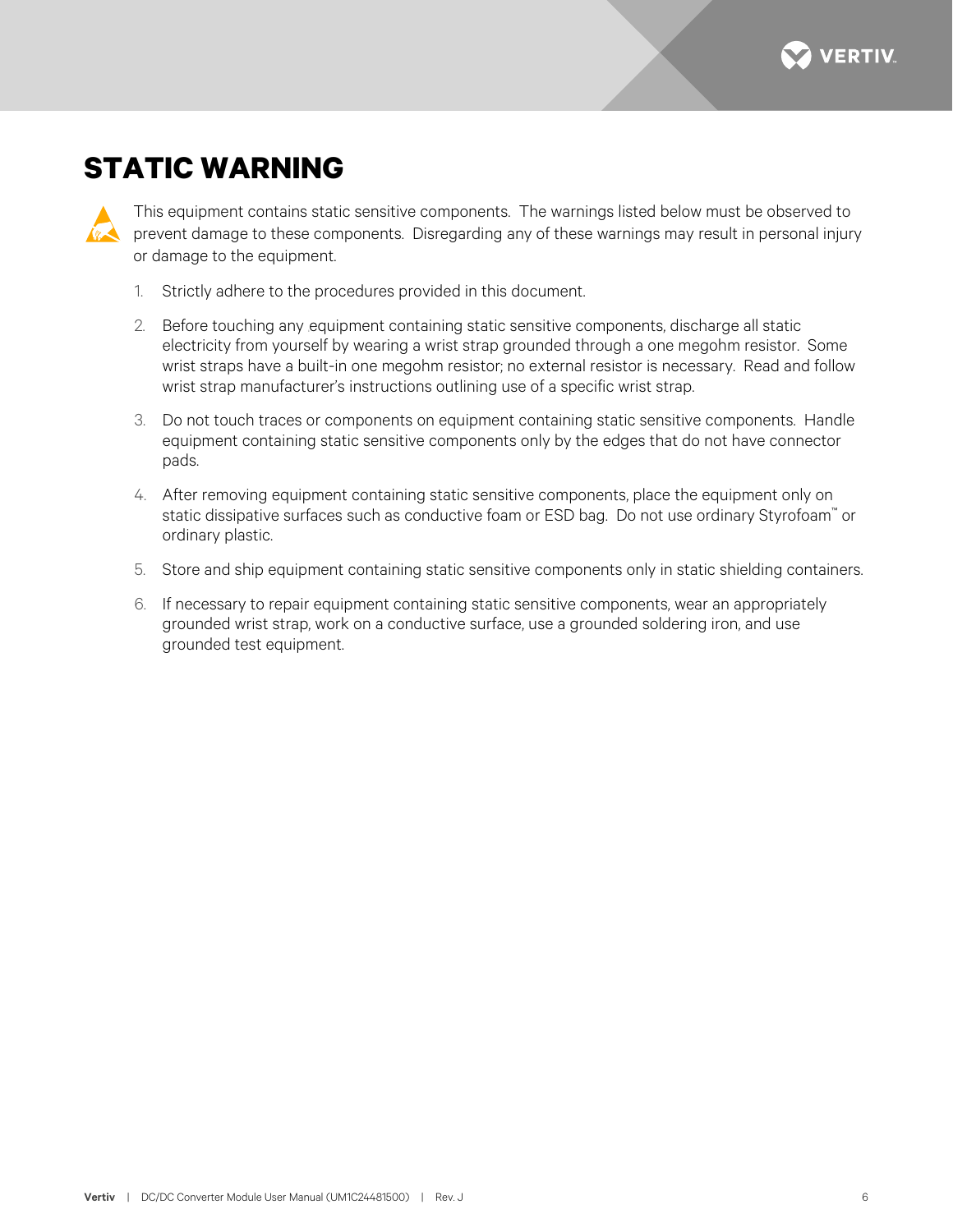

# <span id="page-6-0"></span>**INTRODUCTION**

## <span id="page-6-1"></span>**Overview**

The C24/48-1500 is a compact DC/DC converter module which offers efficient power conversion. It operates from a nominal +24 VDC source to provide nominal -48 VDC load power.

## <span id="page-6-2"></span>**Specifications**

### <span id="page-6-3"></span>**DC Output Ratings**

- Voltage: Nominal -48 volts DC, positive ground. Output voltage is adjustable from 48.0 to 55.5 volts DC via the associated controller.
- Nameplate Rating:
	- a) 48 52 Vdc, 31.25 28.9 A, 1500W max. @ 50°C.
	- b) 48 52 Vdc, 25 23 A, 1200W max. @ 65°C.
- Regulation:
	- a) Static: Steady state output voltage remains within ±1% of the pre-adjusted voltage for any load current from no load to full load and over the specified input voltage range.
	- b) Dynamic: For any load step change within the range of 20% to 100% of full rated current, the maximum voltage transient will not exceed 5% of the initial steady state voltage.
- Filtering: With at least 10% of rated full load on the output (-20°C to +65°C).
	- a) Voice band noise is less than 32 dBrnC (for more than one converter module) or 40 dBrnC (for a single converter module) when measured with a noise meter using 600 ohm bridged input and C-message weighting.
	- b) Wide band noise does not exceed 250 millivolts peak to peak over the frequency range of 0 Hz to 100 MHz.
	- c) Wide band noise does not exceed 50 millivolts rms over the frequency range of 0 Hz to 100 MHz (as measured with an HP3400A true rms voltmeter).
	- d) Noise below –20°C is slightly higher.

#### <span id="page-6-4"></span>**DC Input Ratings**

- Voltage: Nominal 24 volts DC.
- Nameplate Rating: 20.5 30 VDC, 87 59 A.
- Inrush Current: The peak value of the inrush current does not exceed 2 times the maximum steadystate RMS input current at 25°C and does not trigger the unit's internal input fault protection device.
- Filtering: Noise reflected back to the central office battery is within the parameters set forth in Telcordia Technical Reference TR-TSY-000009, paragraph 5.0, using test measurements in Telcordia Technical Reference PUB 43802, pages 5 and 6.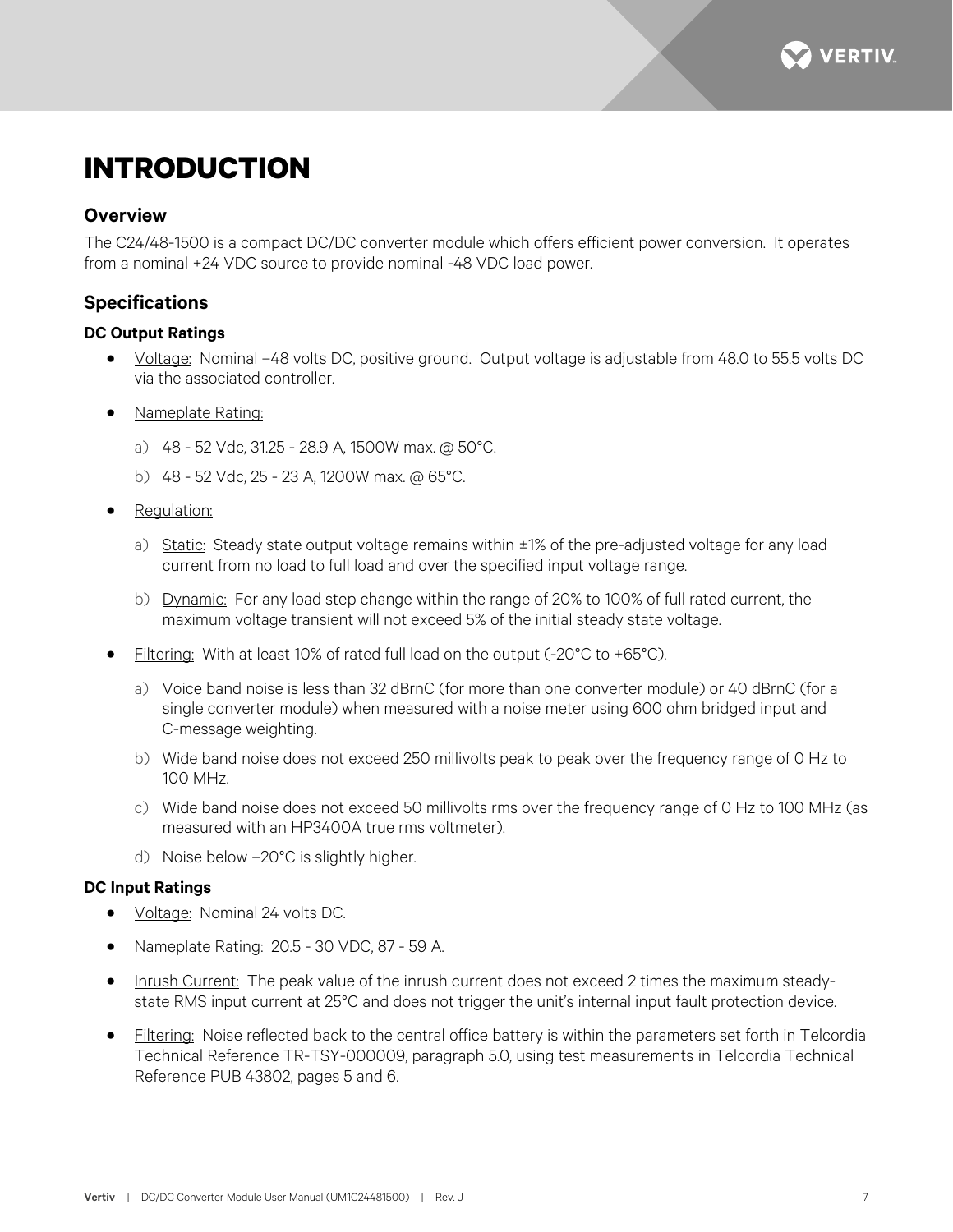

- Typical Input Data: When equipped with one DC-DC converter module.
	- a) The output voltage of the DC-DC converter module is initially adjusted to 48 volts at 50% load and 24 volts DC input.
	- b) Maximum Current: Input current is 83.32 amperes at full load (31.25 amperes) and 21 volts DC input.

|  | <b>Input Voltage</b> | <b>Percent</b><br>of Full Load | <b>Input Current</b><br>(Amps) | <b>Efficiency</b><br>$(\%)$ | <b>Typical Heat</b><br><b>Dissipation</b><br>(BTU/Hr) |
|--|----------------------|--------------------------------|--------------------------------|-----------------------------|-------------------------------------------------------|
|  |                      | $\circ$                        | 0.56                           | --                          | 40.13                                                 |
|  | 21 VDC               | 25                             | 19.56                          | 91.2                        | 123.34                                                |
|  |                      | 50                             | 39.16                          | 91.2                        | 246.93                                                |
|  |                      | 75                             | 59.76                          | 89.6                        | 445.33                                                |
|  |                      | 100                            | 83.32                          | 85.7                        | 853.74                                                |
|  |                      | $\bigcap$                      | 0.52                           | --                          | 42.58                                                 |
|  |                      | 25                             | 17.28                          | 90.4                        | 135.85                                                |
|  | 24 VDC               | 50                             | 34.40                          | 90.8                        | 270.43                                                |
|  |                      | 75                             | 52.52                          | 89.3                        | 460.19                                                |
|  |                      | 100                            | 72.84                          | 85.8                        | 847.02                                                |
|  |                      | Ω                              | 0.48                           |                             | 45.86                                                 |
|  |                      | 25                             | 15.04                          | 89.0                        | 158.06                                                |
|  | 28 VDC               | 50                             | 29.64                          | 90.4                        | 271.85                                                |
|  |                      | 75                             | 45.28                          | 88.7                        | 488.84                                                |
|  |                      | 100                            | 62.24                          | 86.1                        | 826.54                                                |

**Table 1:** *Typical Input Data*

### <span id="page-7-0"></span>**Environmental Ratings**

- Specification Compliant Temperature Range: -20°C to +65°C (-4°F to +149°F).
- Reduced Load Temperature Range: +50°C to +80°C (+122°F to +176°F).
- Deviation to Noise Specs. Temperature Range: -40°C to -20°C (-40°F to -4°F).
- Storage Ambient Temperature Range: -40°C to +85°C (-40°F to +185°F).
- Humidity: This converter module is capable of operating in an ambient relative humidity range of 0 to 95%, non-condensing.
- Altitude: The maximum operating ambient temperature should be derated by 10°C at an elevation of 10,000 feet. For elevations between sea level and 10,000 feet, derate the maximum operating ambient temperature linearly.
- Ventilation Requirements: The converter module is fan cooled and utilizes front to back forced ventilation.
- Audible Noise: With four converter modules installed and operating, the audible noise at any point 5 feet from any vertical surface of the Module Mounting Shelf does not exceed 68 dBA when measured with a sound level meter conforming to ANSI S1.4.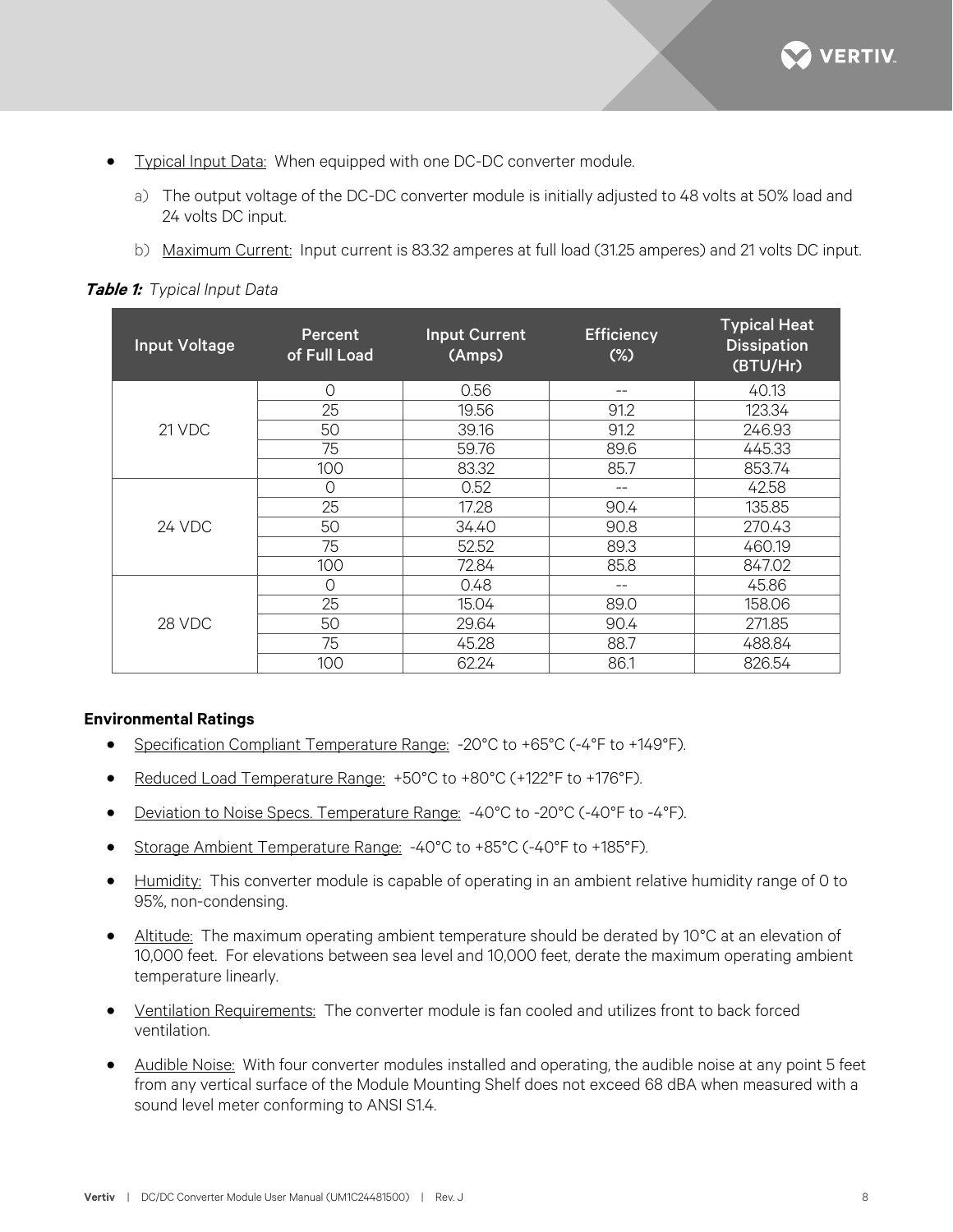• EMI/RFI Suppression: Converter modules operating in an approved Module Mounting Shelf conform to the requirements of FCC rules Part 15, Subpart B, Class B for Radiated and Conducted emissions limits.

#### <span id="page-8-0"></span>**Compliance Information**

- Safety Compliance: This unit meets the requirements of UL 1950, Standard for Information Technology Equipment, and is UL Recognized as a power supply for use in Telephone, Electronic Data Processing or Information Processing Equipment. This unit meets the requirements of CSA 22.2, No. 950 and is tested and Certified by UL ("c UR") as a Component Type Power Supply.
- The converter module is RoHS 5/6 compliant.
- NEBS Compliance (when used in a compliant system): Compliance verified by a Nationally Recognized Testing Laboratory (NRTL) per GR-1089-CORE and GR-63-CORE. Contact Vertiv for NEBS compliance reports.

### <span id="page-8-1"></span>**Standard Features**

- Type of Power Conversion Circuit: High Frequency.
- **Input Protection:** 
	- a) Fusing: A 100-ampere non-user replaceable fuse is located in the positive input lead of each DC-DC converter module.
	- b) Low Input Voltage Inhibit: Operation of each DC-DC converter module will inhibit if the input voltage drops to within the range of 19.25 to 20.5 volts. While operation is inhibited, each DC-DC converter modules will draw no more than 15mA. Operation will automatically resume after the input voltage returns to within normal operating limits.
- **Output Protection:** 
	- a) Overvoltage Protection: If output voltage exceeds an adjustable preset value (set via controller) and the converter module is delivering more than 10% of its rated current, the converter module shuts down.

After approximately 3 seconds, the converter module automatically restarts. If output voltage again exceeds the high voltage shutdown value within 5 minutes, the converter module shuts down and locks out. Manual restart is then required. If the converter module does not experience a high voltage condition within the 5-minute time-period, the restart circuit is reset.

If two or more converter modules are installed in a shelf, or if the shelf is paralleled with other Module Mounting Shelves, only the converter module causing the high voltage condition shuts down.

Adjustable from 49.0 to 60.0 volts DC via the controller.



**NOTE!** *When the converter module is not used with a controller, the default high voltage shutdown point is 59.5Vdc ±0.5Vdc.*

b) Overcurrent Protection: When the output current of a DC-DC converter module increases to a preset overcurrent value between 102.5% and 115% of rated full load, the output voltage of the module will automatically decrease to limit current to this value. The output will recover to within specified limits when the overload condition is removed. Adjustable from 13.5A to 31.3A via the controller.

**VERTIV**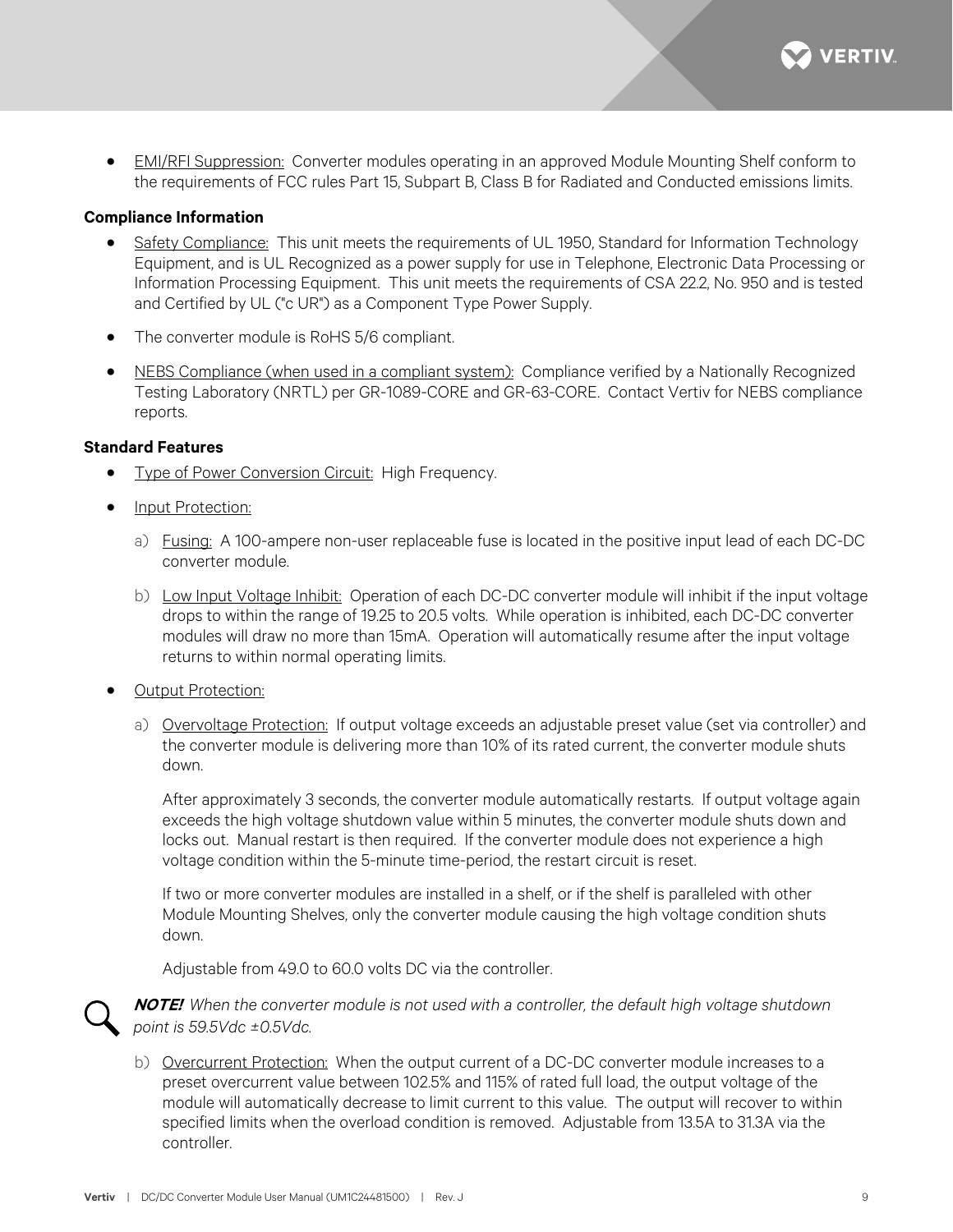**VERTIV** 

**NOTE!** *When the converter module is not used with a controller, the default overcurrent point is 102.5% to 115% of rated full load.*

- c) Power Limit: Output power is limited to 1500W.
- d) Over Temperature Protection: The operation of a DC-DC converter module will automatically shut down if the internal temperature of the module exceeds a predetermined value. Operation will automatically resume after the over-temperature condition is corrected.
- Series Paralleling Output FET: A series paralleling output FET is provided in each DC-DC converter module. This allows the Modules to be paralleled for redundancy.
- Hot Swappable: The converter module is designed to be plug-and-play. The converter module can be inserted or removed from a live DC power system with no damage. When the converter module is plugged into the system, the sub-system output voltage will not be affected.
- Cooling: Each converter module contains two fans for forced convection cooling.
	- a) Fan Fault Protection: The converter module shuts down and locks out and its fault indicator (red) flashes if either fan fails. Fan failure is detected and reported to controller. The fans are field replaceable.
	- b) Fan Control: Fan speed is continuously variable. When input voltage is within normal range, the built-in processor adjusts fan speed according to the converter module's output power. For example, a higher output power increases the fan speed. Fan speed control can be disabled by the controller.
- Communication Failure: The protection indicator (yellow) will flash should communication between the converter module and associated system controller fail. The failure information will be reported to the associated system controller and the controller will process the failure accordingly. During a communication failure, the converter module output voltage will automatically adjust to 48.00Vdc. The converter module will revert to normal operation once normal communication is restored.
- Monitoring Function: The converter module has a built-in advanced DSP (Digital Signal Processor) that monitors and controls the operation of the converter module. The DSP also communicates with the associated system controller in real time through the CAN bus. The following table lists the different commands and information exchanged between the converter module and the controller.
- **External Alarm Circuits:** Provided via the associated controller. Refer to the separate Power System documentation for a description of available external alarms.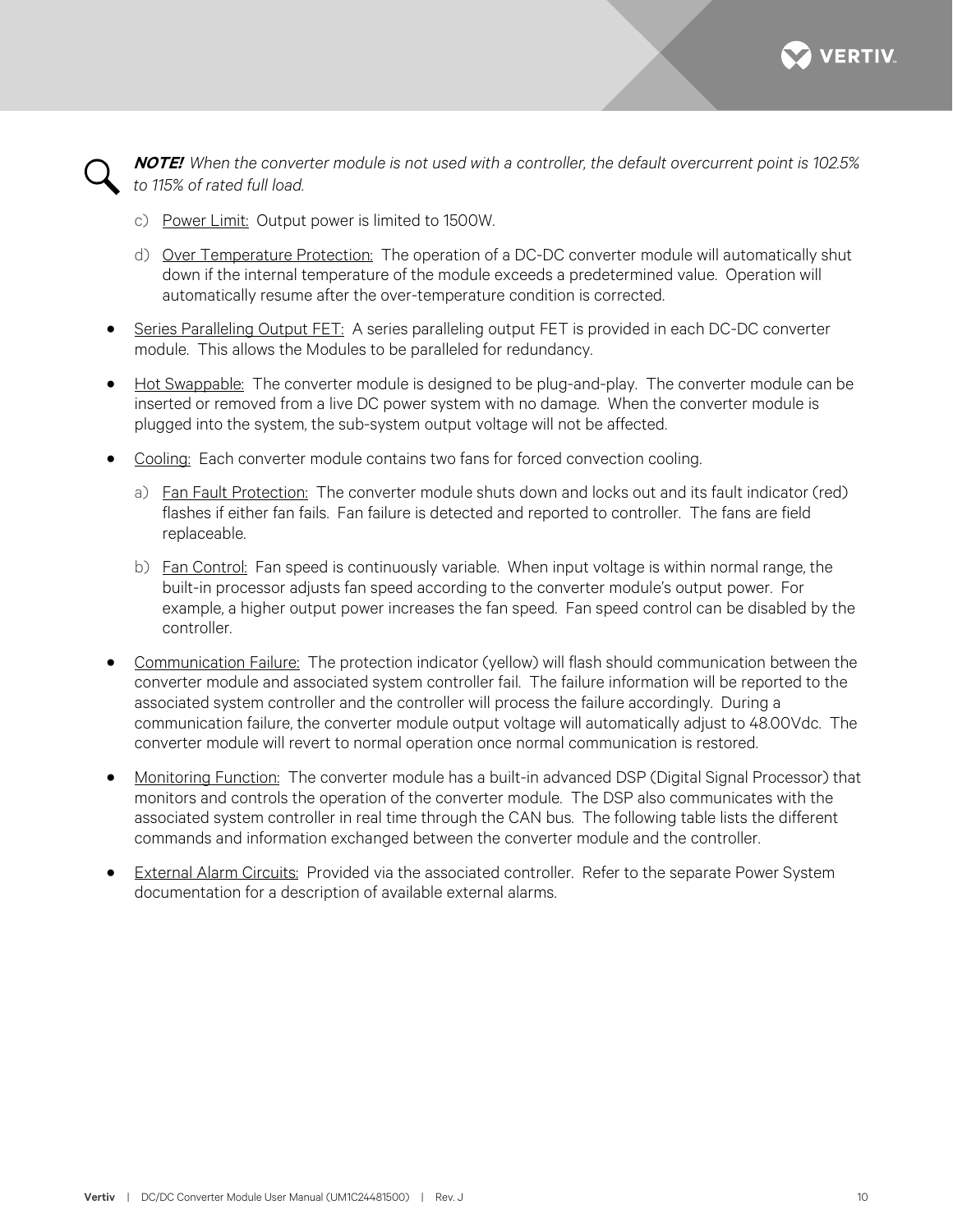

## **Table 2:** *Monitoring Function*

| Commands / signals that can be                                                                                                                                            | Information gathered by the                                                                                                                                                                                                                                                                                                                                                                                                                            |
|---------------------------------------------------------------------------------------------------------------------------------------------------------------------------|--------------------------------------------------------------------------------------------------------------------------------------------------------------------------------------------------------------------------------------------------------------------------------------------------------------------------------------------------------------------------------------------------------------------------------------------------------|
| received by the Converter Module                                                                                                                                          | <b>Controller from the Converter</b>                                                                                                                                                                                                                                                                                                                                                                                                                   |
| from the Controller.                                                                                                                                                      | Module.                                                                                                                                                                                                                                                                                                                                                                                                                                                |
| Turn On/Off<br>Voltage Walk-in On/Off<br><b>HVSD Reset</b><br>Current Limit Adjustment<br>Voltage Adjustment<br>Fan Speed Control Enable/Disable<br><b>HVSD Threshold</b> | Output Voltage<br>$\bullet$<br><b>Output Current</b><br><b>Current Limit Setting</b><br>Temperature<br>Over Voltage Setting<br>On/Off Status<br>$\bullet$<br>Fault Alarms, such as:<br>$\bullet$<br>HVSD,<br>Fan Fail,<br><b>EEPROM Failure</b><br>Protection Alarms, such as:<br>Input Voltage Protection,<br><b>High Temperature Protection</b><br><b>Thermal Derating</b><br>Address<br>Code<br>Date<br>Software Version<br><b>Hardware Version</b> |

## <span id="page-10-0"></span>**Mechanical Specifications**

- Weight: 5.5 lbs.
- Dimensions  $(H \times W \times D)$ : 1.63" (41.4mm) x 4.88" (124mm) x 14.96" (380mm).
- Local Controls: None.
- Local Status and Alarm Indicators:
	- a) Power (Green)
	- b) Protection (Yellow)
	- c) Alarm (Red)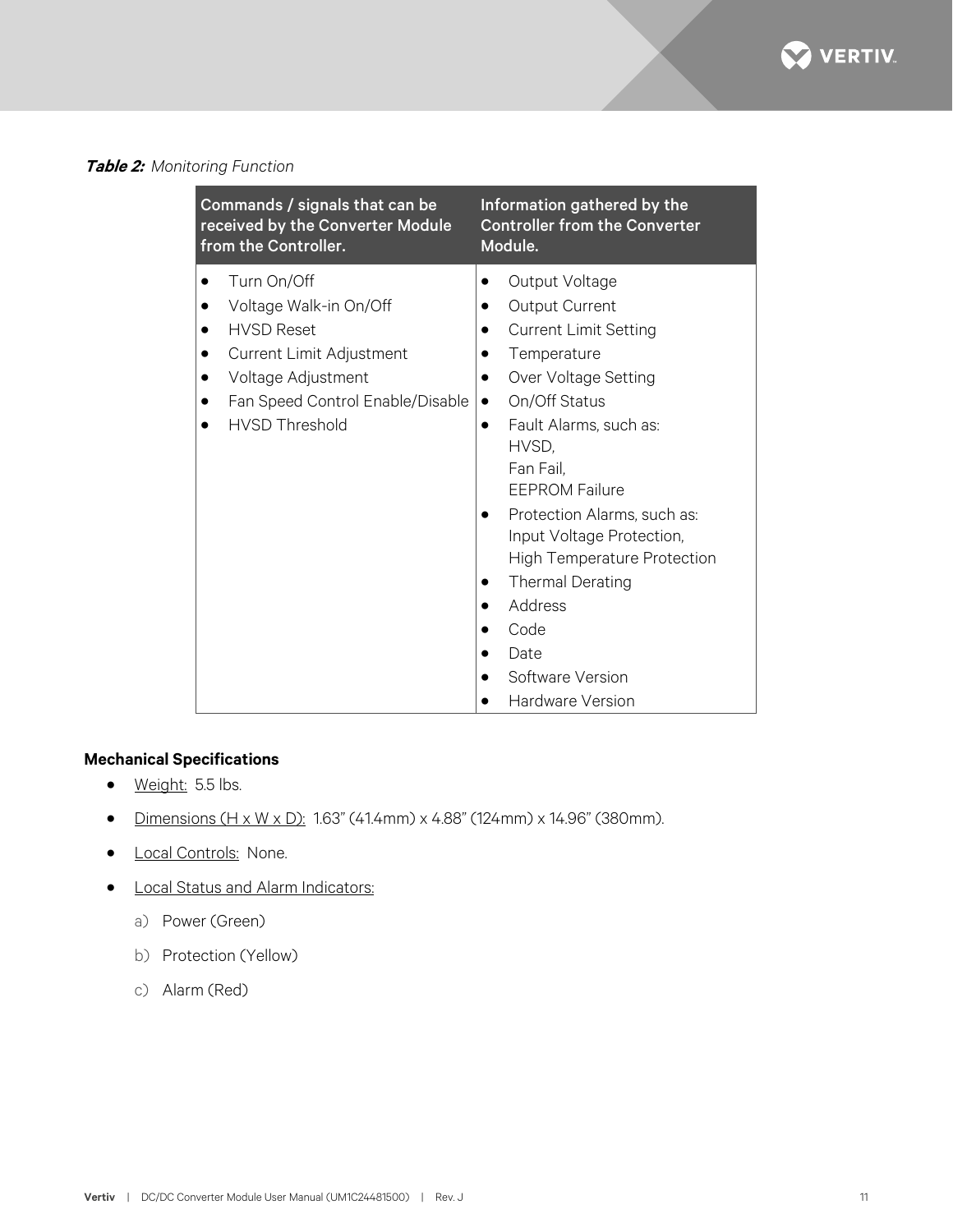

# <span id="page-11-0"></span>**OPERATION**

## <span id="page-11-1"></span>**Local Indicators**

Location and Identification: Refer to **[Figure 1](#page-11-3)**.

Description: There are three (3) indicators located on the converter module's front panel. The functions of these indicators are as shown in **[Table 3](#page-11-4)**.



**NOTE!** *DC voltage must be present at the converter module input terminals, (from battery or an operating Rectifier) for local indicators to illuminate.*

## <span id="page-11-2"></span>**Converter High Voltage Shutdown and Lockout Restart**

Remove the converter, wait 30 seconds or more (until the LEDs on the converter extinguish), then re-insert the converter.

The converter may also be restarted from the controller. Refer to the controller's documentation.

<span id="page-11-3"></span>**Figure 1:** *Local Indicator Locations*



<span id="page-11-4"></span>**Table 3:** *DC-DC Converter Module Indicators*

| <b>Indicator</b> |                        | <b>Normal State</b> | <b>Alarm State</b> | <b>Alarm Cause</b>                                                                                                                                                                                                                           |
|------------------|------------------------|---------------------|--------------------|----------------------------------------------------------------------------------------------------------------------------------------------------------------------------------------------------------------------------------------------|
|                  | Power<br>(Green)       | On                  | Off                | No input voltage.<br>Internal input fuse open.                                                                                                                                                                                               |
|                  |                        |                     | Flashing           | The converter is being identified by the<br>controller.                                                                                                                                                                                      |
|                  | Protection<br>(Yellow) | Off                 | On                 | DC input under/over voltage.<br>Moderate load sharing imbalance.<br>Converter not inserted into the slot<br>completely.<br>Converter over-temperature protection.<br>Converter in ECO Standby Mode when ECO<br>Mode is active in controller. |
|                  |                        |                     | Flashing           | Loss of communication with the controller<br>(the converter can provide power).                                                                                                                                                              |
|                  | Alarm<br>(Red)         | Off                 | On                 | Severe load sharing imbalance.<br>Converter output disabled for any reason,<br>including overvoltage shutdown.                                                                                                                               |
|                  |                        |                     | Flashing           | One or both fans not operating (converter<br>shuts down).                                                                                                                                                                                    |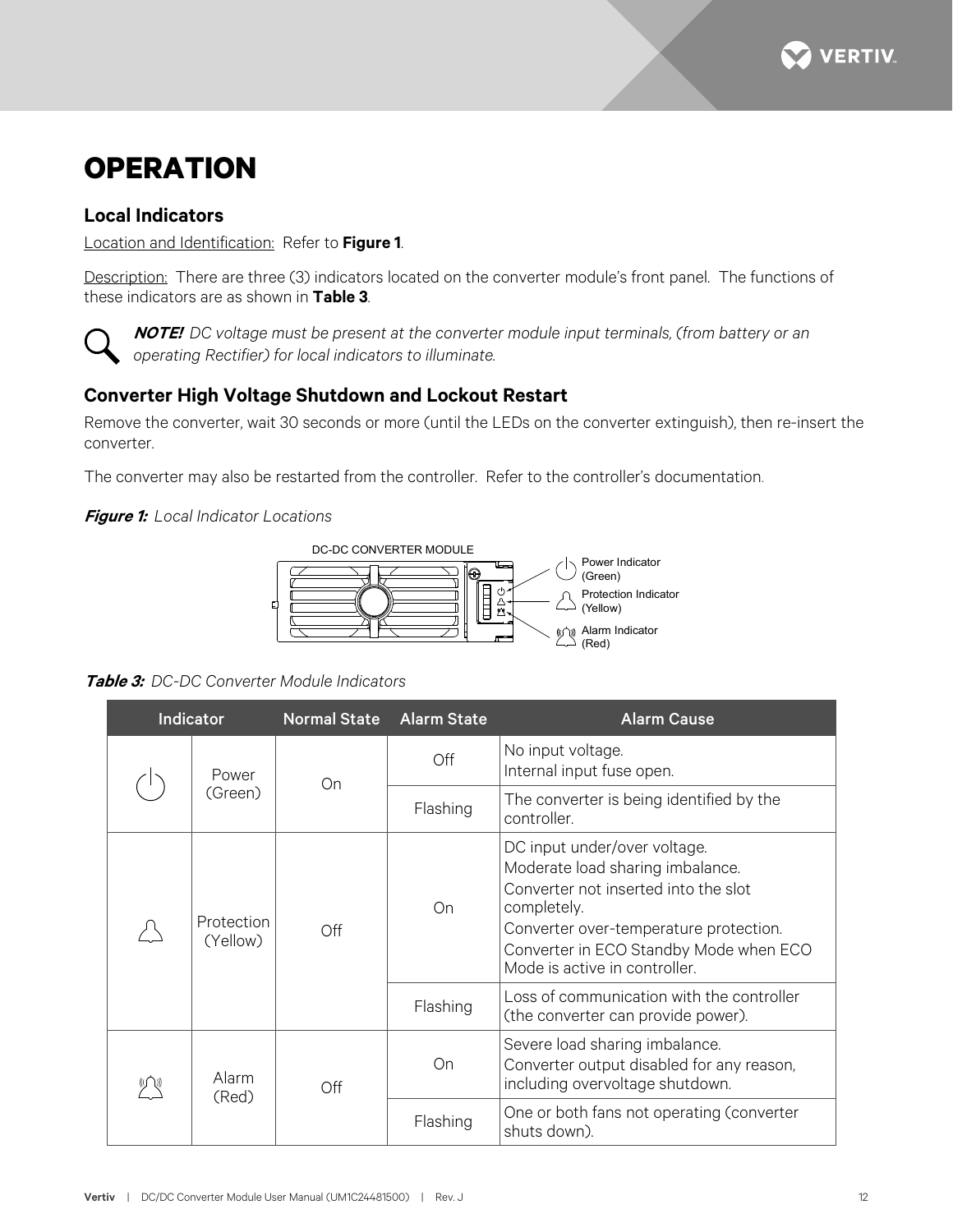

## <span id="page-12-0"></span>**Installing Converter Modules**

The converter module is hot swappable. It can be installed with the system operating.



**WARNING!** To prevent damage to the latching mechanism, ensure the handle is in the open position when installing or removing a converter module. NEVER hold the handle in the closed position when installing a converter module into a shelf.

#### **Procedure**

- 1. Place the module into an unoccupied mounting slot without sliding it in completely.
- 2. Loosen the captive screw on the module handle. Pull the handle to pivot it out of the module front panel (this will also retract the latch mechanism located at the right side of the module). Refer to **[Figure 2](#page-12-1)** for latch mechanism illustration.
- 3. Push the converter module completely into the shelf.
- 4. Push the handle into the front panel of the module. Tighten the captive screw on the handle. This will lock the module securely to the shelf.
- 5. Repeat the above steps for each converter module being installed in the system.
- 6. After the converter modules are physically installed in the mounting shelf(s), they are ready for operation immediately after power is supplied to them.
- 7. Certain functions (i.e. converter current limit, converter addressing) may require adjustment when adding or replacing a converter module. Refer to the Power System documentation for instructions.

<span id="page-12-1"></span>**Figure 2:** *Converter Module Handle/Latch Mechanism*

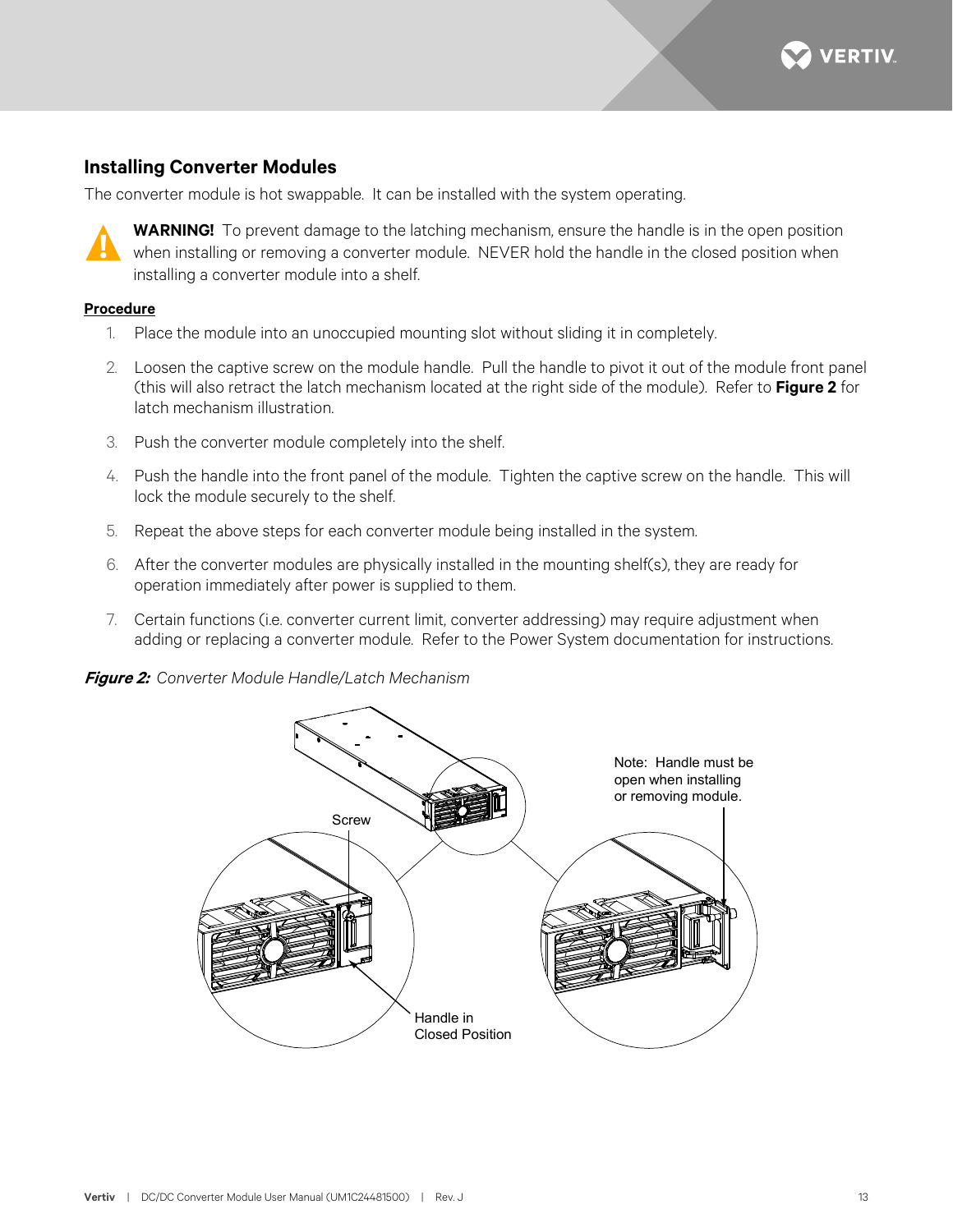

# <span id="page-13-0"></span>**TROUBLESHOOTING AND REPAIR**

## <span id="page-13-1"></span>**Troubleshooting**

### <span id="page-13-2"></span>**Converter Module Current Sharing Imbalanced**

When multiple converter modules are operating in parallel and the current sharing imbalance among them is greater than 5%, check if the converter module is properly seated in the shelf.

If the current sharing imbalance still persists following the verification suggested above, replace the converter module exhibiting the current imbalance.

### <span id="page-13-3"></span>**Converter Module Fault Symptoms and Troubleshooting**

The fault indicators that can be displayed by the converter module are as follows. Refer to **[Table 4](#page-14-0)** for a list of possible causes and corrective actions.

- Power Indicator (Green) OFF
- Protection Indicator (Yellow) ON
- Protection Indicator (Yellow) Flashing
- Alarm Indicator (Red) ON
- Alarm Indicator (Red) Flashing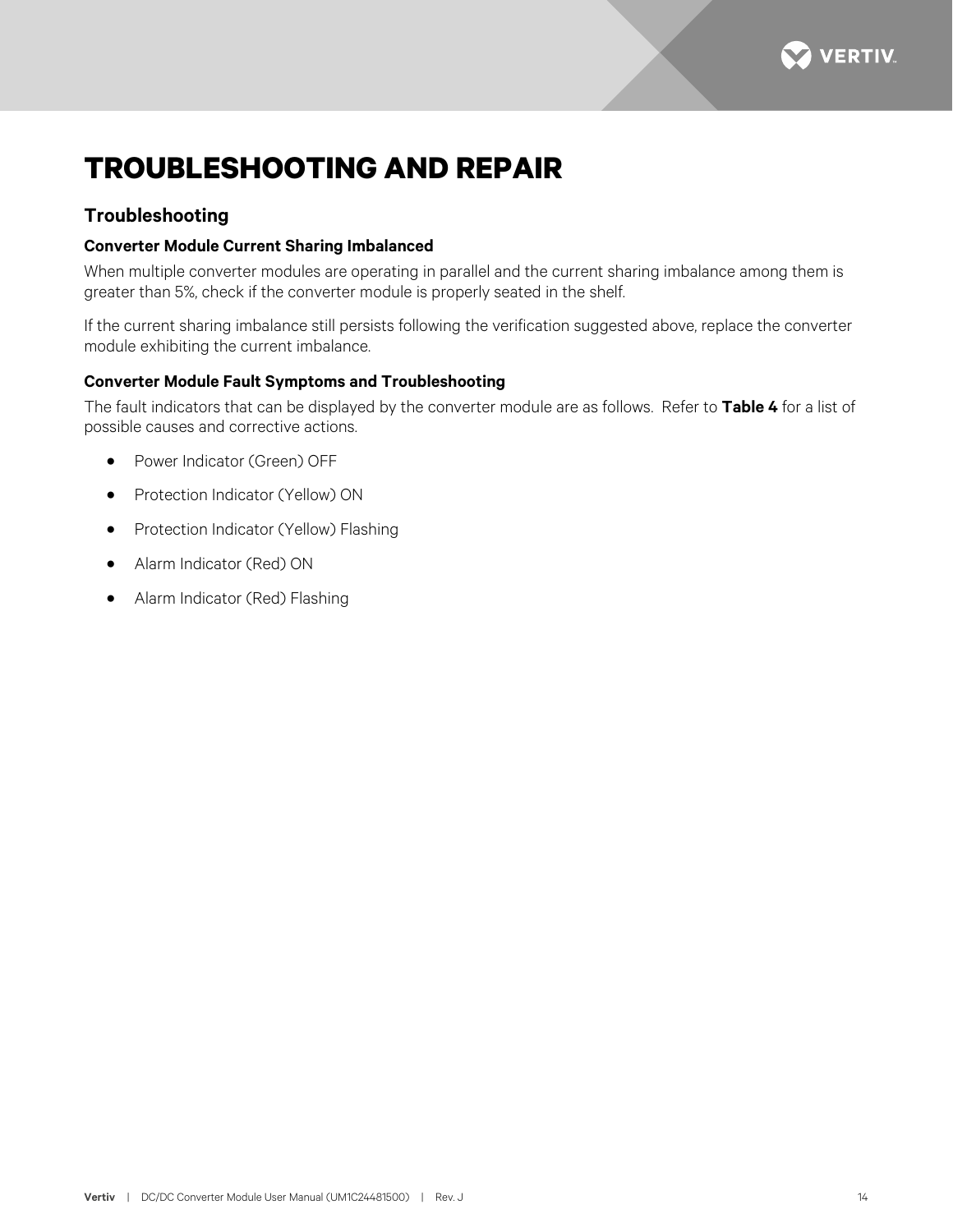

## <span id="page-14-0"></span>**Table 4:** *Converter Module Troubleshooting*

| Symptom |                                                 | <b>Possible Cause(s)</b>                                                                                                | <b>Suggested Action(s)</b>                                                                                                                                                                                                                                                                                                        |
|---------|-------------------------------------------------|-------------------------------------------------------------------------------------------------------------------------|-----------------------------------------------------------------------------------------------------------------------------------------------------------------------------------------------------------------------------------------------------------------------------------------------------------------------------------|
|         | Power<br>Indicator<br>(Green) Off               | No input voltage.                                                                                                       | Make sure there is input voltage.                                                                                                                                                                                                                                                                                                 |
|         |                                                 | Internal input fuse<br>open.                                                                                            | Replace the converter.                                                                                                                                                                                                                                                                                                            |
|         | Protection<br>Indicator<br>(Yellow) On          | DC input under/over<br>voltage.                                                                                         | Correct the DC input voltage to within the<br>acceptable range.                                                                                                                                                                                                                                                                   |
|         |                                                 | Moderate load sharing<br>imbalance.                                                                                     | Check if the converter is properly seated in<br>the module mounting assembly. If this does<br>not correct the fault, replace the converter.                                                                                                                                                                                       |
|         |                                                 | Converter not<br>inserted into the slot<br>completely.                                                                  | Remove and properly insert the converter.                                                                                                                                                                                                                                                                                         |
|         |                                                 | Converter over-<br>temperature<br>protection.                                                                           | Fan rotor blocked: remove any object that<br>may be blocking the fan.<br>Ventilation blocked (inlet or outlet): remove<br>any object that may be blocking the inlet or<br>outlet.<br>Ambient temperature too high or rectifier inlet<br>too close to a heat source: lower the ambient<br>temperature or relocate the heat source. |
|         |                                                 | Converter in ECO<br>Standby Mode when<br>ECO Mode is active in<br>controller.                                           |                                                                                                                                                                                                                                                                                                                                   |
|         | Protection<br>Indicator<br>(Yellow)<br>Flashing | Loss of<br>communication with<br>controller (the<br>converter can provide<br>power).                                    | Check the communication cables.<br>Remove and properly insert the converter.                                                                                                                                                                                                                                                      |
|         | Alarm<br>Indicator<br>(Red) On                  | Severe load sharing<br>imbalance.<br>Converter output<br>disabled for any<br>reason, including<br>overvoltage shutdown. | Remove the converter, wait 30 seconds or<br>more (until the LEDs on the converter<br>extinguish), then re-insert the converter. If<br>converter fails to start, shuts down again, or<br>load sharing imbalance persists; replace the<br>converter.                                                                                |
|         | Alarm<br>Indicator<br>(Red) Flashing            | One or both fans not<br>operating (converter<br>shuts down).                                                            | Replace the fan(s).                                                                                                                                                                                                                                                                                                               |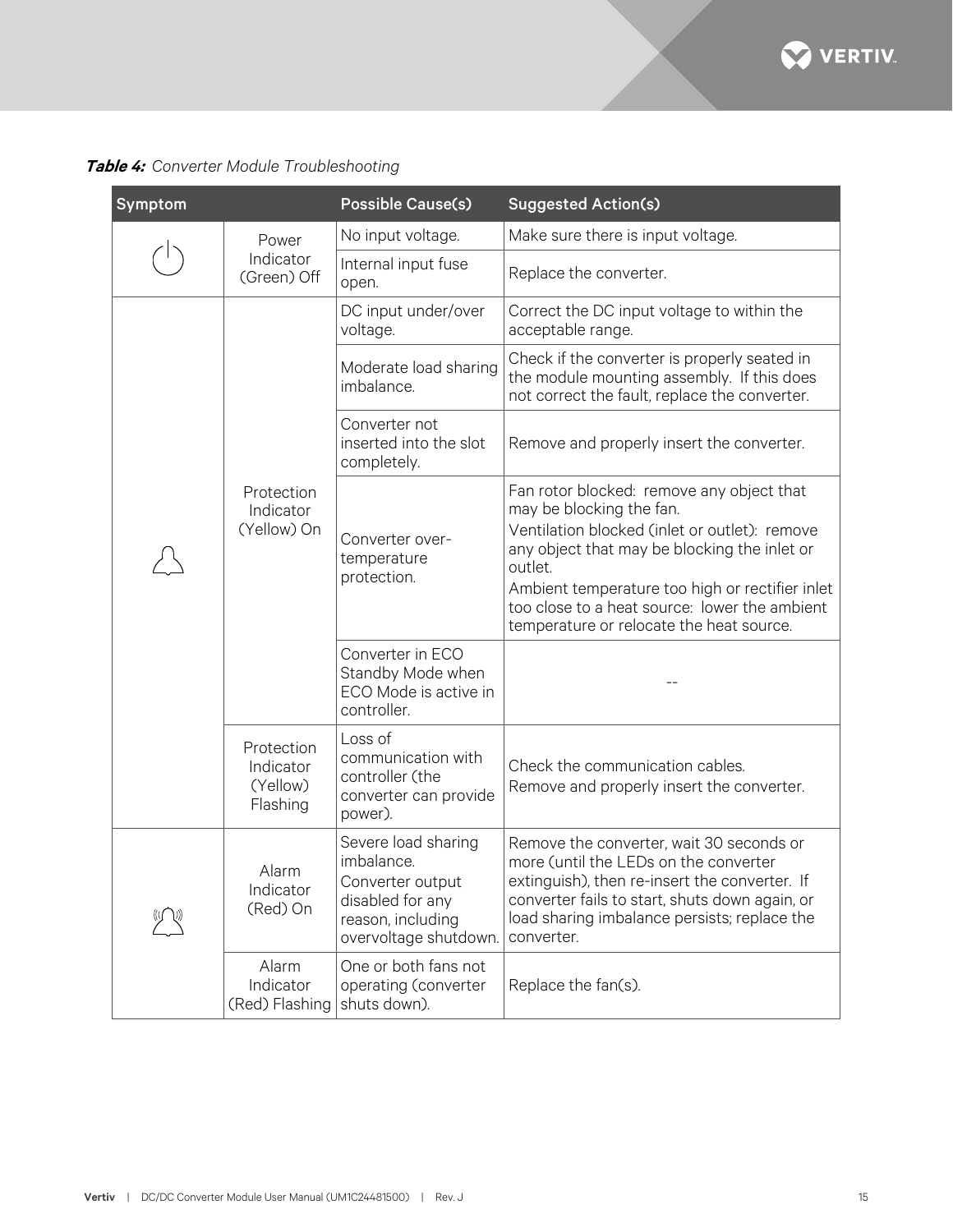

## <span id="page-15-0"></span>**Replacement Procedures**

#### <span id="page-15-1"></span>**Converter Module Replacement**

The converter module is hot swappable. It can be removed and installed with the system operating.



**WARNING!** To prevent damage to the latching mechanism, ensure the handle is in the open position when installing or removing a converter module. NEVER hold the handle in the closed position when installing a converter module into a shelf.

#### **Procedure**

- 1. Performing this procedure may activate external alarms. Do one of the following. If possible, disable these alarms. If these alarms cannot be easily disabled, notify the appropriate personnel to disregard any alarms associated with this system while this procedure is performed.
- 2. Loosen the captive screw that is located on the module handle. (Turn the fastener several turns counterclockwise to loosen.) Pull the handle to pivot it out of the module front panel (this will also retract the latch mechanism located at the right side of the module). Refer to **[Figure 2](#page-12-1)** for latch mechanism illustration.
- 3. Grasp the handle and pull firmly to remove the module from the shelf.
- 4. Place the replacement converter module into the mounting position without sliding it in completely.
- 5. Loosen the captive screw on the module handle. Pull the handle to pivot it out of the module front panel (this will also retract the latch mechanism located at the right side of the module). Refer to **[Figure 2](#page-12-1)** for latch mechanism illustration.
- 6. Push the converter module completely into the shelf.
- 7. Push the handle into the front panel of the module. Tighten the captive screw on the handle. This will lock the module securely to the shelf.
- 8. Certain functions (i.e. converter current limit, converter addressing) may require adjustment when adding or replacing a converter module. Refer to the Power System documentation for instructions.
- 9. Enable the external alarms, or notify appropriate personnel that this procedure is finished.
- 10. Ensure that there are no local or remote alarms active on the system.

#### <span id="page-15-2"></span>**Converter Module Fan Replacement**

Each converter module uses two fans for cooling. If fan replacement should become necessary, perform the following procedure. It is recommended that both fans in the converter module be replaced at the same time.

Refer to **[Figure 3](#page-17-0)** as this procedure is performed.



**CAUTION!** In a system with NO redundant converter module, battery must have sufficient reserve to power the load(s) while the converter module is removed for fan replacement.



**NOTE!** *When performing any step in this procedure that requires removal of existing hardware, retain all hardware for use in subsequent steps.*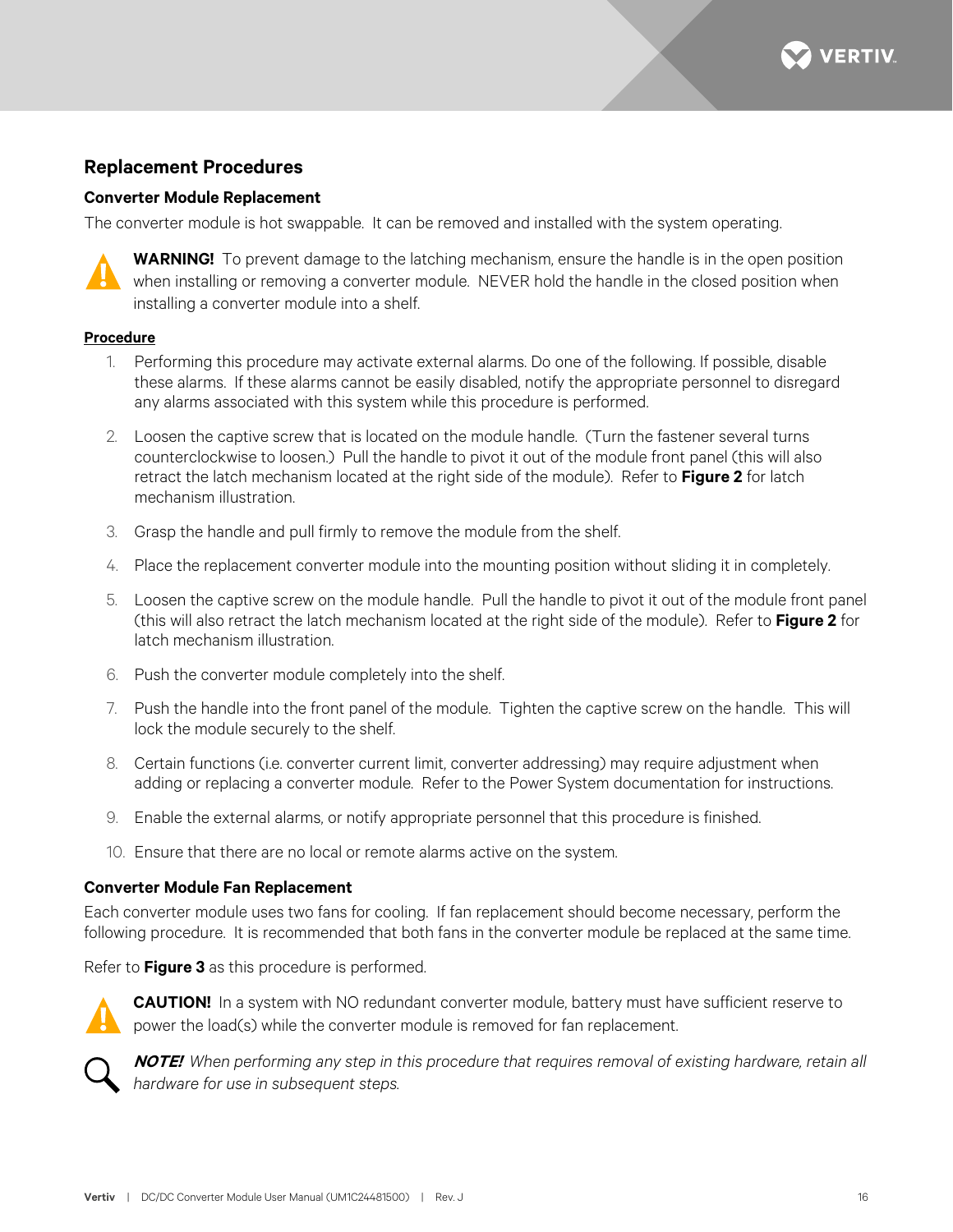

#### **Procedure**

- 1. Performing this procedure may activate external alarms. Do one of the following. If possible, disable these alarms. If these alarms cannot be easily disabled, notify the appropriate personnel to disregard any alarms associated with this system while this procedure is performed.
- 2. Remove the converter module from the shelf. Refer to the previous procedure for step-by-step instructions.
- 3. Place the converter module on a static-safe work surface. Connect an approved grounding strap to your wrist for the remainder of this procedure.
- 4. Remove the four (4) faceplate mounting screws shown in **[Figure 3](#page-17-0)** from the converter module. Remove the faceplate.
- 5. For proper orientation of the new fan(s), observe the location of the fan wires and the air flow arrows on the old fan(s).
- 6. Carefully pull the fan(s) out from the converter module, until the fan power cable(s) can be accessed.
- 7. Unplug the fan power cable(s) from connector(s) on the PC board, and remove the fan(s).
- 8. Plug the power cable(s) of the replacement fan(s) into the connector(s) on the PC board.
- 9. Place the new fan(s) in the space vacated by the old fan(s) (ensure the fan wires and air flow arrows match the orientation of the old fan), and plug it into the converter module.
- 10. Replace the faceplate on the converter module. Note that each fan has four holes in the front corners and that the faceplate has four tabs per fan. When replacing the faceplate, align the fan holes with the faceplate tabs. Ensure that no fan wiring is pinched. Secure faceplate with the four (4) previously removed screws.
- 11. Replace the converter module into the shelf. Refer to the previous procedure for step-by-step instructions.
- 12. When the fans start, check to ensure that each is providing front-to-back airflow. If air direction is wrong, immediately remove the converter module from the shelf. Repeat previous steps to check fan orientation, and correct as necessary. Reinstall the converter module and again check for proper airflow.
- 13. Enable the external alarms, or notify appropriate personnel that this procedure is finished.
- 14. Ensure that there are no local or remote alarms active on the system.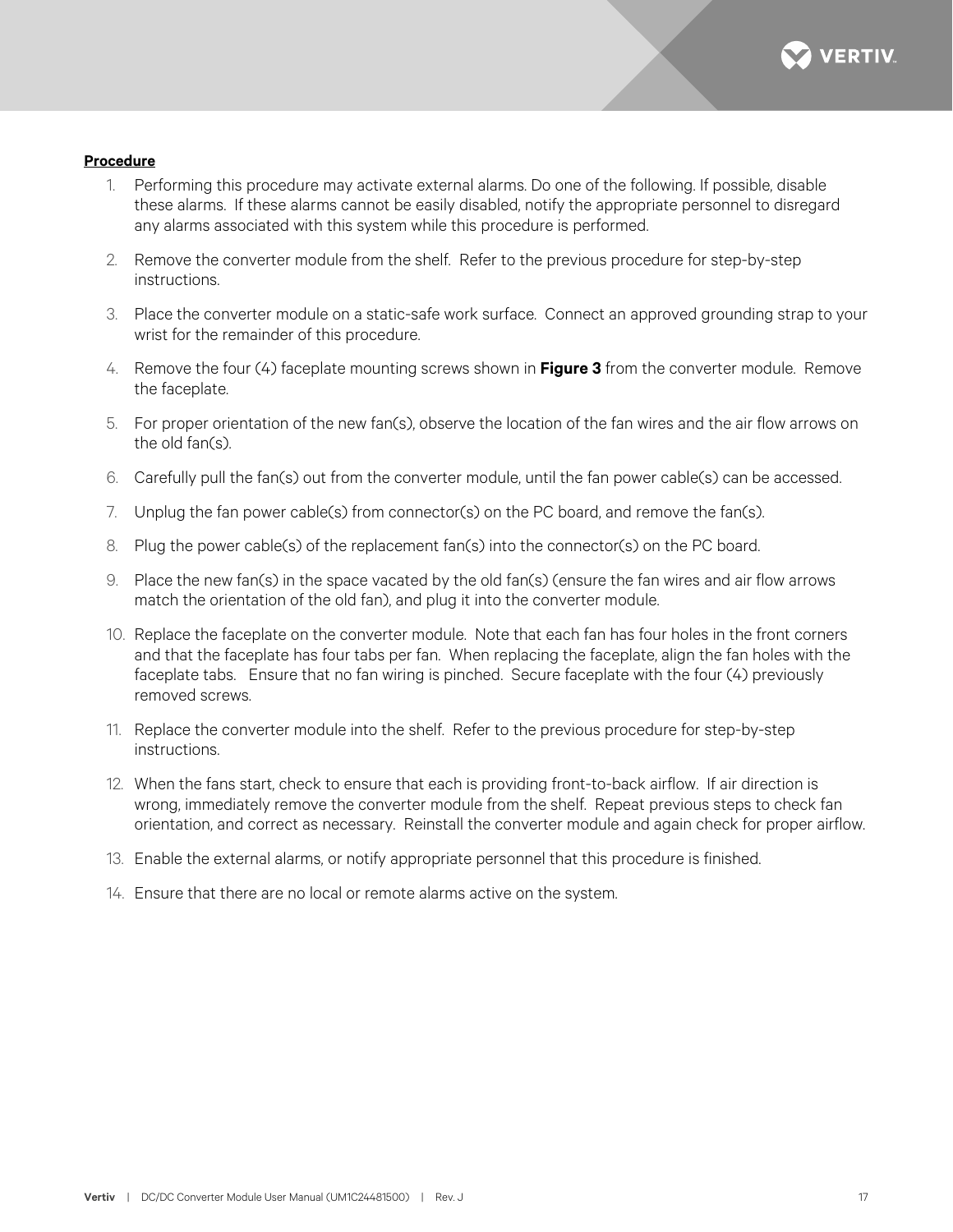

<span id="page-17-0"></span>**Figure 3:** *Converter Module Fan Replacement*

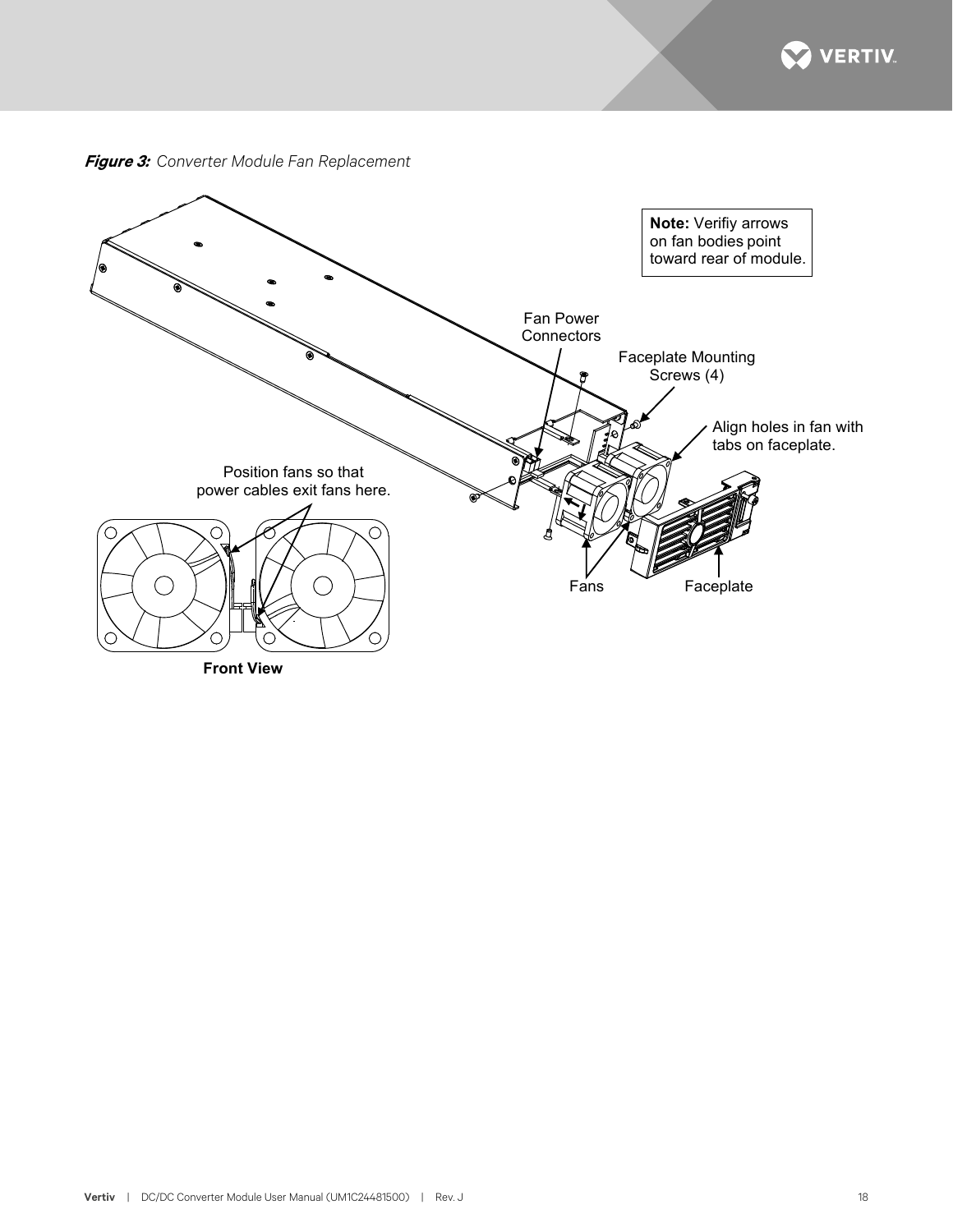

This page is intentionally blank.